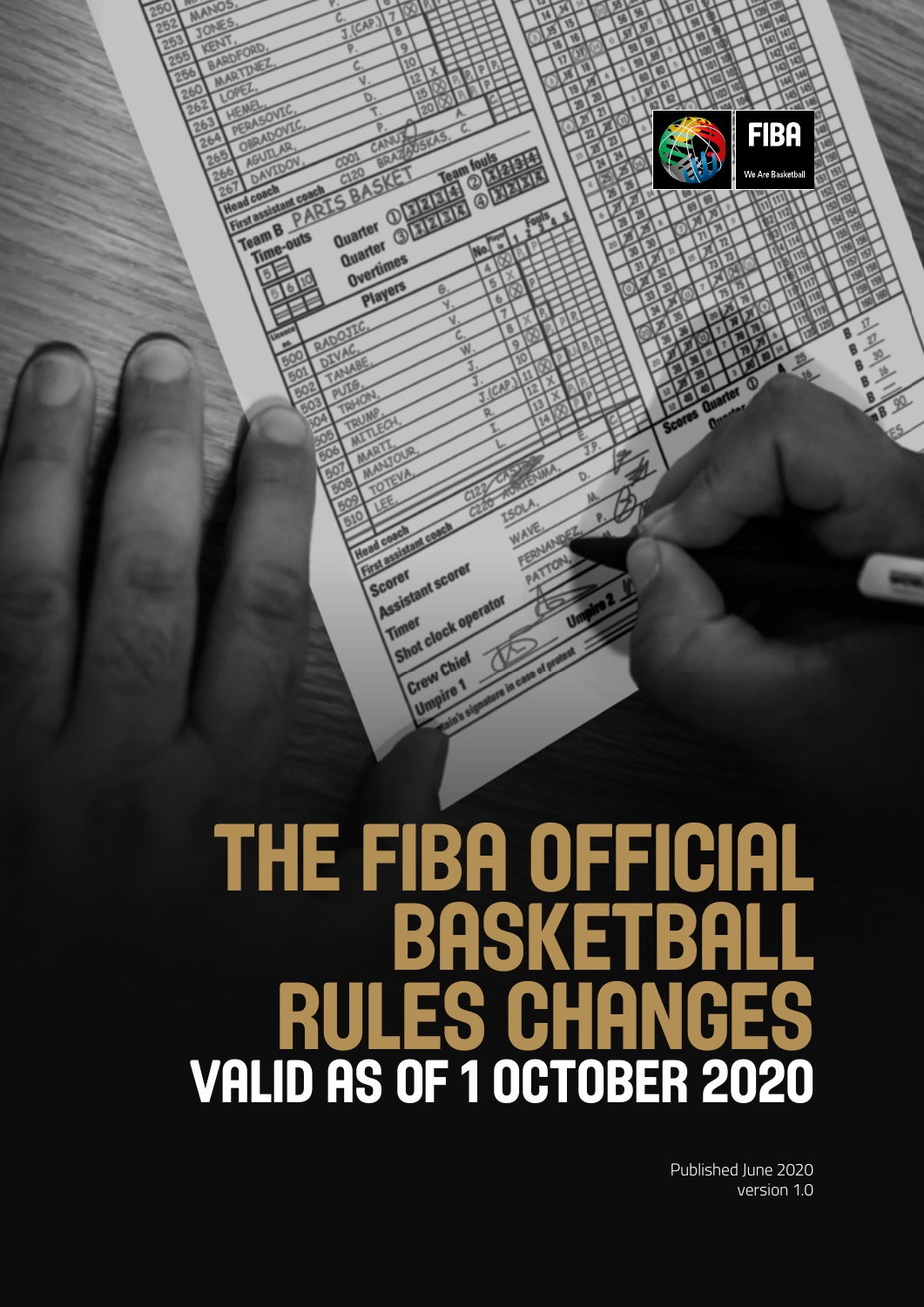The content cannot be modified and presented with the FIBA logo, without written permission from the FIBA Referee Operations.

Throughout this publication, all references made to a player, coach, official, etc., in the male gender also apply to the female gender. It must be understood that this is done for practical reasons only.

> June 2020, All Rights Reserved.

#### **FIBA - International Basketball Federation**

5 Route Suisse, PO Box 29 1295 Mies Switzerland fiba.basketball Tel: +41 22 545 00 00 Fax: +41 22 545 00 99

This material is created by the FIBA Referee Operations.

If you identify an error or a discrepancy in this material,please notify the FIBA Referee Operations at refereeing@fiba.basketball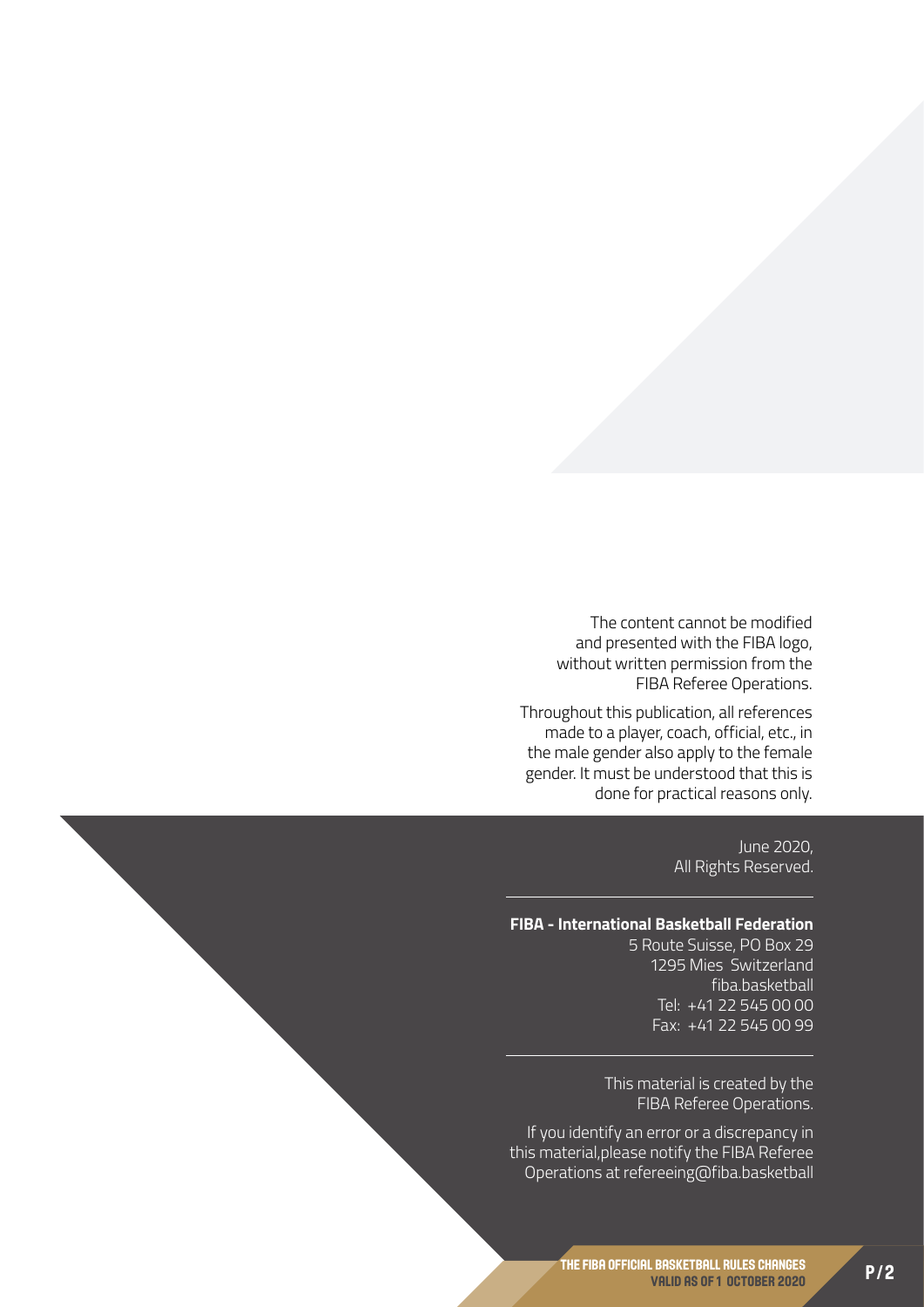## *FOREWORD*

FIBA Official Basketball Rules (OBR) are approved by the FIBA Central Board and they are available for the entire basketball family.

According to the established procedure, the FIBA's Rules Advisory Group (RAG), comprised of basketball and refereeing experts, studies closely all proposals for the rule changes before submitting them to the FIBA Technical Commission for the final review. The key stakeholders - coaches (WABC - World Association of Basketball Coaches), FIBA Players Commission, NBA and NCAA representatives - are also involved in the analysis of the rule changes.

Normally the new edition of the OBR becomes valid starting as of 1 October of any given year .

The Official Basketball Rules comprise two sections: a) Basketball Rules and b) Basketball Equipment. They are published in two separate documents.

In order to facilitate the preparation for the new rule changes worldwide, FIBA publishes the following documents.

- **a.** Official Basketball Rules & Basketball Equipment "Yellow Tracking Working Document" in English\*
- **b.** Official Basketball Rules & Basketball Equipment in English (no tracking)
- **c.** Summary of the Rule Changes in English, French and Spanish\*\*
- **d.** Official Basketball Rules Interpretations in English (the new edition will be published in September 2020)

Complementary material (will be published in June/July 2020)

- **e.** PowerPoint presentations & videos to explain rule changes in practice.
- \*= All changes (new rules & editorial changes) are highlighted in yellow.

\*\* = Does not include editorial changes

OBR 2020 is available at [fiba.basketball](http://fiba.basketball)

## *CONTENTS*

|    | 1. Art. 5 Players: Injury                                              | 4  |
|----|------------------------------------------------------------------------|----|
|    | 2. Art. 15 Player in act of shooting                                   | 6  |
| 3. | Art. 33 Cylinder / Basketball movements                                |    |
|    | 4. Art. 35 Double foul                                                 | 9  |
| 5. | Art. 37 Unsportsmanlike foul                                           | 10 |
|    | 6. Art. 48 Scorer and assistant scorer: Duties / Art. 49 Timer: Duties | 12 |
| 7. | Appendix B - The Scoresheet                                            | 13 |
| 8. | Appendix F – The Instant Replay System (IRS)                           | 14 |
| 9. | 2020 OFFICIAL BASKETBALL RULES - BASKETBALL EQUIPMENT                  | 16 |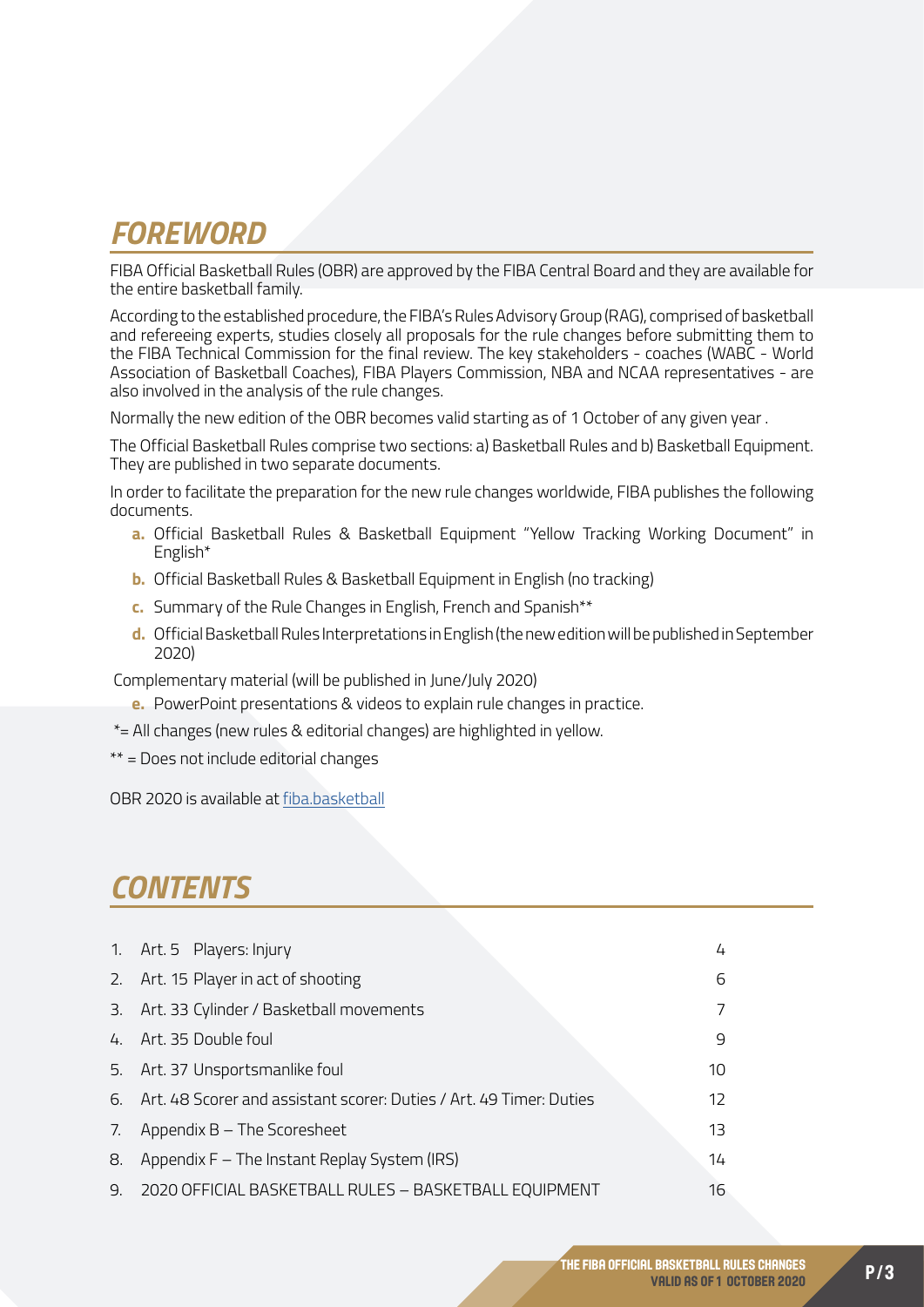# <span id="page-3-0"></span>2020 OFFICIAL BASKETBALL RULES

## *1. ART. 5 PLAYERS: INJURY*

#### *REASON FOR CHANGE*

In addition to the treatment, also the assistance to the player(s) from the team members and accompanying delegation members of the own team was added.

The Art. 5. was renamed, Art. 5.3 was amended, new Art. 19.2.6 was added and Art. 44.2.5 was amended.

#### *NEW RULEBOOK TEXT*

#### **Art. 5 Players: Injury and assistance**

- 5.1 In the event of injury to a player(s), the referees may stop the game.
- 5.2 If the ball is live when an injury occurs, the referee shall not blow his whistle until the team in control of the ball has shot for a field goal, lost control of the ball, withheld the ball from play or the ball has become dead. If it is necessary to protect an injured player, the referees may stop the game immediately.
- 5.3 If the injured player cannot continue to play immediately (within approximately 15 seconds) or, if he receives *treatment or assistance from his own coaches*, team members and/or accompanying delegation members, he must be substituted unless the team is reduced to fewer than 5 players on the playing court.
- 5.4 Head coaches, assistant coaches, substitutes, excluded players and accompanying delegation members may enter the playing court, only with the permission of a referee, to attend to an injured player before he is substituted.
- 5.5 A doctor may enter the playing court, without the permission of a referee if, in the doctor's judgement, the injured player requires immediate medical treatment.
- 5.6 During the game, any player who is bleeding or has an open wound must be substituted. He may return to the playing court only after the bleeding has stopped and the affected area or open wound has been completely and securely covered.
- 5.7 If the injured player or any player who is bleeding or has an open wound recovers during a time-out taken by either team, before the timer's signal for the substitution, that player may continue to play.
- 5.8 Players who have been designated by the head coach to begin the game or who receive treatment between free throws may be substituted in the event of an injury. In this case, the opponents are also entitled to substitute the same number of players, if they so wish.

#### *NEW RULEBOOK TEXT*

#### **Art. 19 Substitution**

19.2.6 If the player receives any treatment or any assistance, he must be substituted unless the team is reduced to fewer than 5 players on the playing court.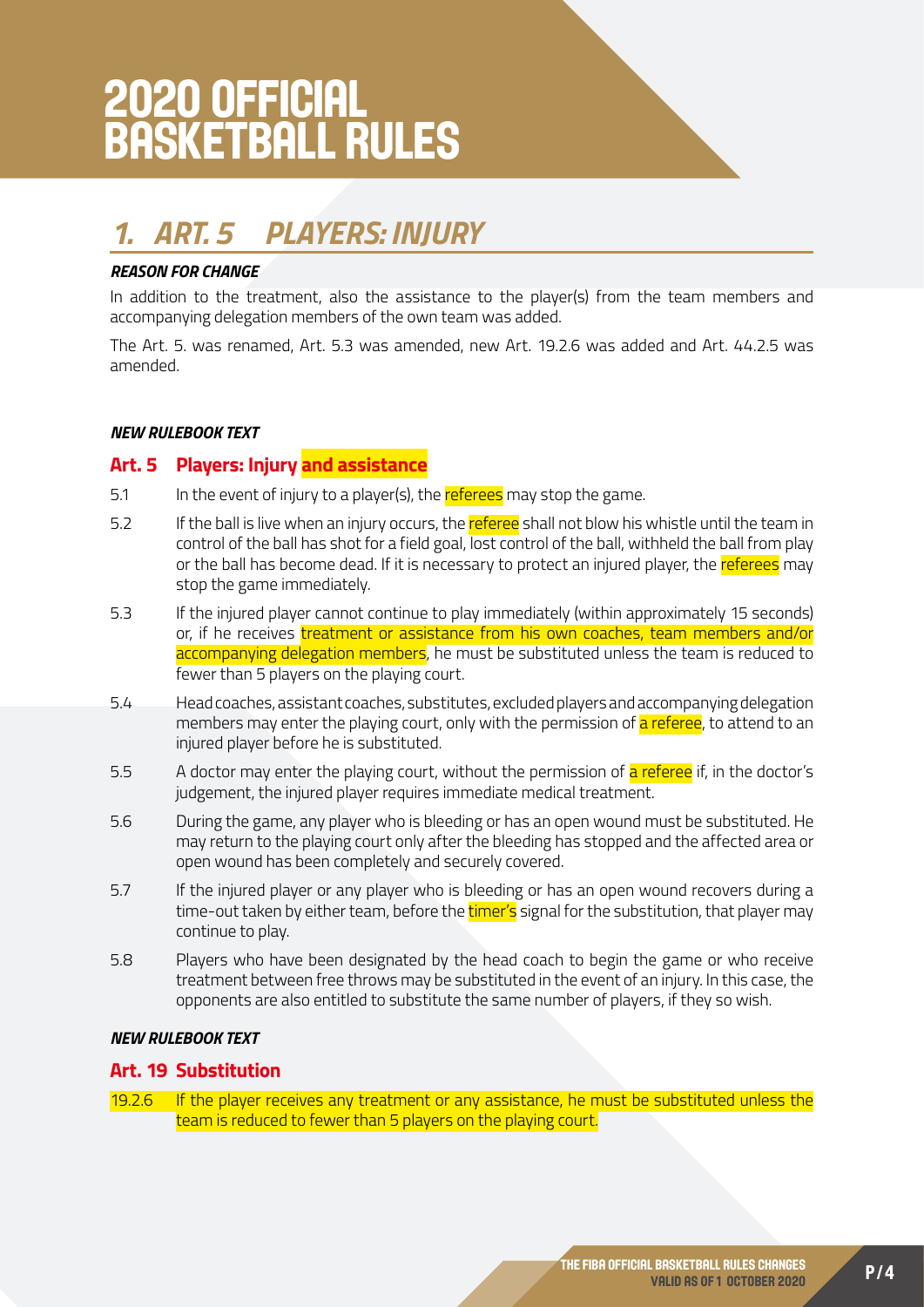#### *NEW RULEBOOK TEXT*

#### **Art. 44 Correctable errors**

44.2.5 Once an error that is still correctable has been recognised, and:

• The player involved in the correction of the error is on the team bench after being legally substituted, he must re-enter the playing court to participate in the correction of the error, at which point he becomes a player.

Upon completion of the correction, he may remain in the game unless a legal substitution has been requested again, in which case the player may leave the playing court.

The player was substituted due to his injury or assistance, having committed 5 fouls or having been disqualified, his substitute must participate in the correction of the error.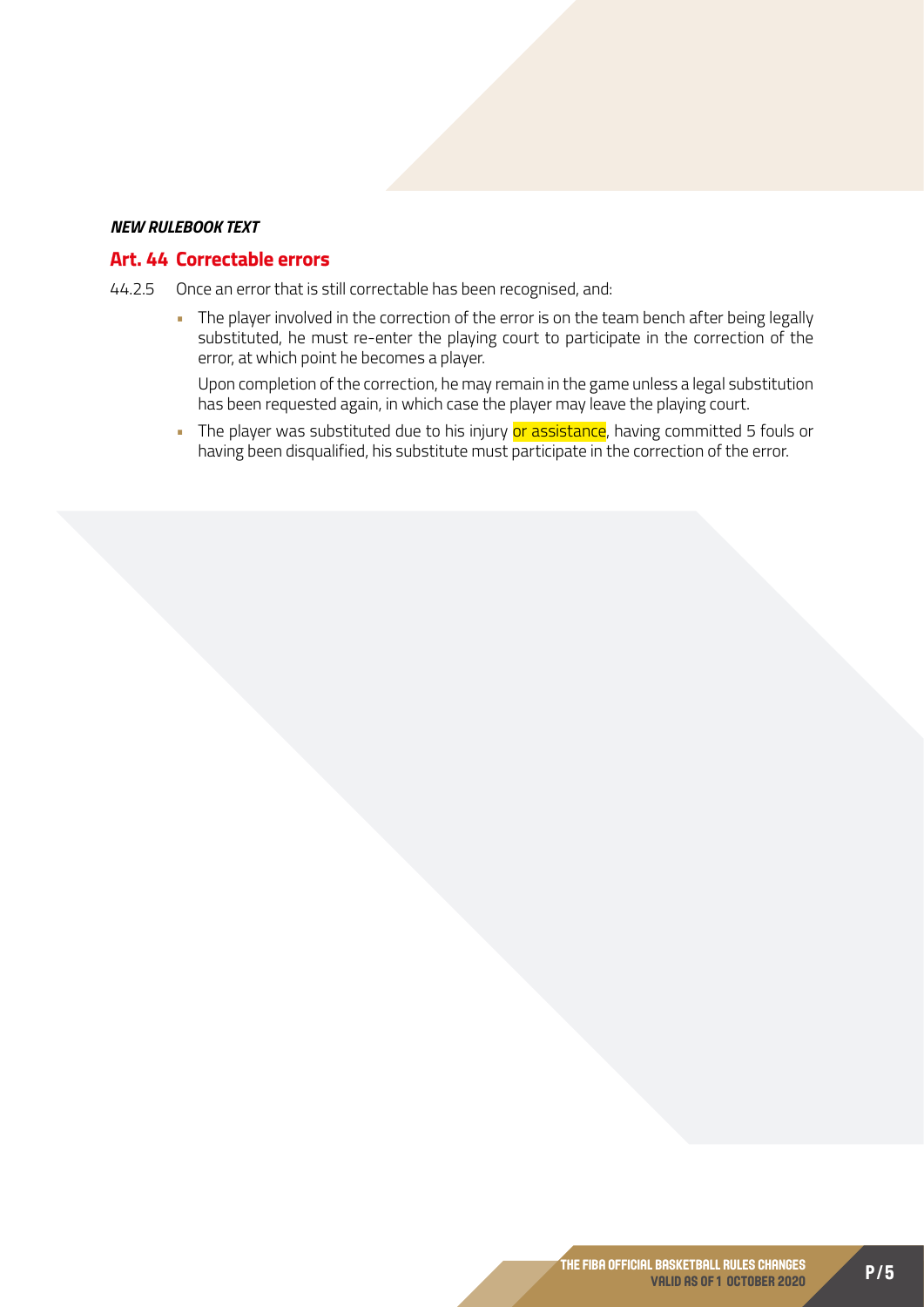## <span id="page-5-0"></span>*2. ART. 15 PLAYER IN ACT OF SHOOTING*

#### *REASON FOR CHANGE*

There are the game situations when the players, coaches and referees are in doubts whether the foul occurred during the act of shooting or not. The act of shooting is defined now differently for a normal shot and for a shot during the continuous movement. The new wording is rather a better clarification of the rules than a rule change itself.

#### *NEW RULEBOOK TEXT*

#### **Art. 15 Player in the act of shooting**

#### **15.1 Definition**

15.1.1 A shot for a field goal or a free throw is when the ball is held in a player's hand(s) and is then thrown into the air towards the opponents' basket.

A tap for a field goal is when the ball is directed with the hand(s) towards the opponents' basket.

A dunk for a field goal is when the ball is forced downwards into the opponents' basket with one or both hands.

A continuous movement on drives to the basket or other moving shots is an action of a player who catches the ball while he is progressing or upon completion of the dribble and then continues with the shooting motion, usually upwards.

- 15.1.2 The act of shooting on a shot:
	- Begins when the player starts, in the judgement of a referee, to move the ball upwards towards the opponents' basket.
	- Ends when the ball has left the player's hand(s), or if an entirely new act of shooting is made and, in case of an airborne shooter, both feet have returned to the floor.
- 15.1.3 The act of shooting in a continuous movement on drives to the basket or other moving shots:
	- Begins when the ball has come to rest in the player's hand(s), upon completion of a dribble or a catch in the air and the player starts, in the judgment of the referee, the shooting motion preceding the release of the ball for a field goal.
	- Ends when the ball has left the player's hand(s), or if an entirely new act of shooting is made and, in case of an airborne shooter, both feet have returned to the floor.
- 15.1.4 There is no relationship between the number of legal steps taken and the act of shooting.
- 15.1.5 During the act of shooting the player might have his arm(s) held by an opponent, thus preventing him from scoring. In this case it is not essential that the ball leaves the player's hand(s).
- 15.1.6 When a player is in the act of shooting and after being fouled he passes the ball off, he is no longer considered to have been in the act of shooting.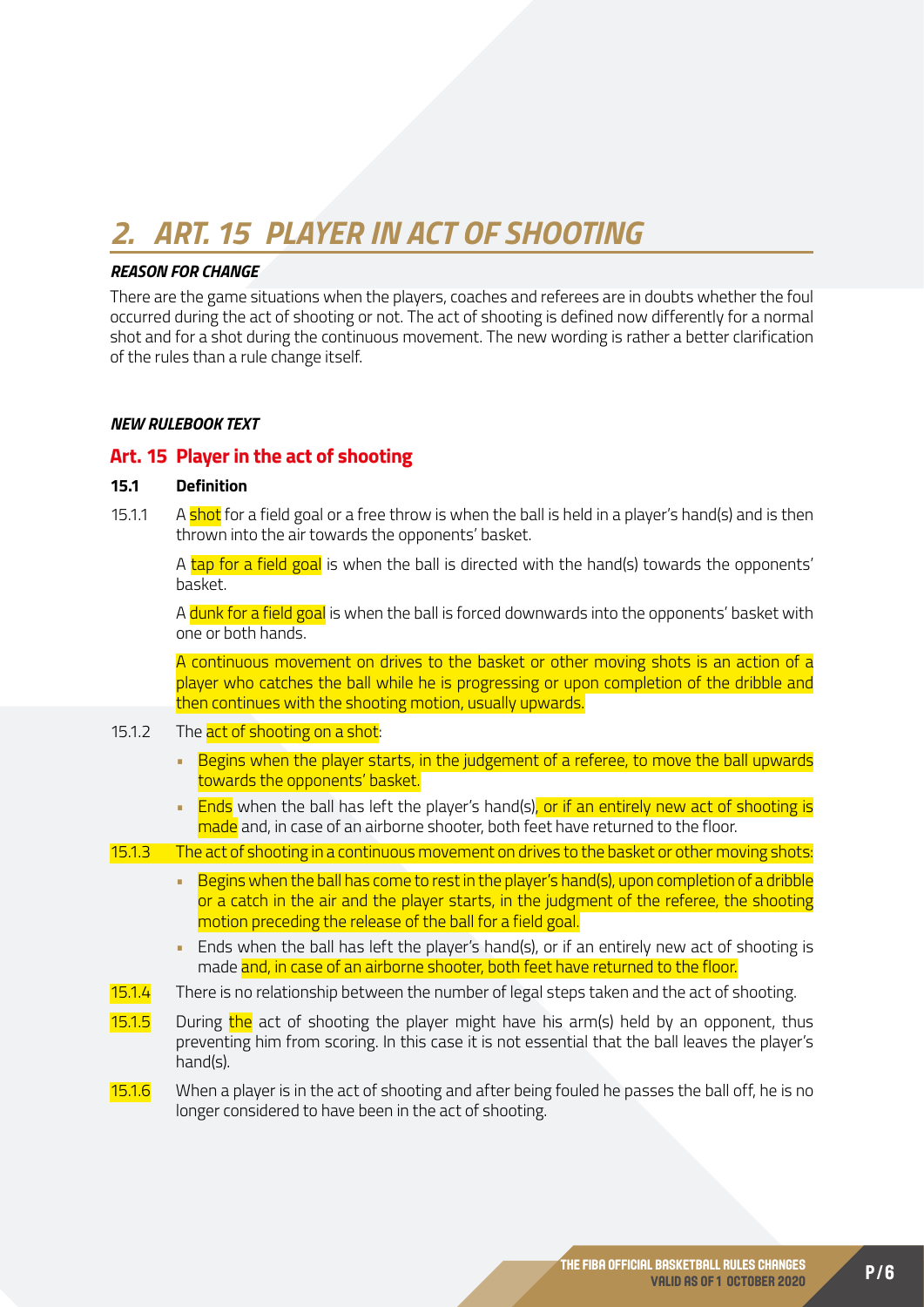## <span id="page-6-0"></span>*3. ART. 33 CYLINDER / BASKETBALL MOVEMENTS*

#### *REASON FOR CHANGE / ANALYSES*

There are the game situations when the defensive players move into the cylinder of the offensive players with the ball. These situations generate high instances of elbowing, faking and side effects that are not good for the image of the game.

The players and coaches were asked to study these situations. They have realised that the existing rules describe only defensive player's cylinder and the rules do not specify the cylinder of the offensive player with and without the ball. Therefore, the description of the cylinder of an offensive player has been added to the rules.

#### *NEW RULEBOOK TEXT*

#### **Art. 33 Contact: General principles**

#### **33.1 Cylinder principle**

The cylinder principle is defined as the space within an imaginary cylinder occupied by a player on the floor. These dimensions, and the distance between his feet, shall vary according to the height and size of the player. It includes the space above the player and is limited to the boundaries of the cylinder of the defensive player or the offensive player without the ball which are:

- The front by the palms of the hands,
- The rear by the buttocks, and
- The sides by the outer edge of the arms and legs.

The hands and arms may be extended in front of the torso no further than the position of the feet and knees, with the arms bent at the elbows so that the forearms and hands are raised in the legal guarding position.

The defensive player may not enter the cylinder of the offensive player with the ball and cause an illegal contact when the offensive player is attempting a normal basketball play within his cylinder. The boundaries of the cylinder of the offensive player with the ball are:

- The front by the feet, bent knees and arms, holding the ball above the hips,
- The rear by the buttocks, and
- The sides by the outer edge of elbows and legs.

The offensive player with the ball must be allowed enough space for a normal basketball play within his cylinder. The normal basketball play includes starting a dribble, pivoting, shooting and passing.

The offensive player cannot spread his legs or arms outside of his cylinder and cause an illegal contact with the defensive player in order to gain an additional space.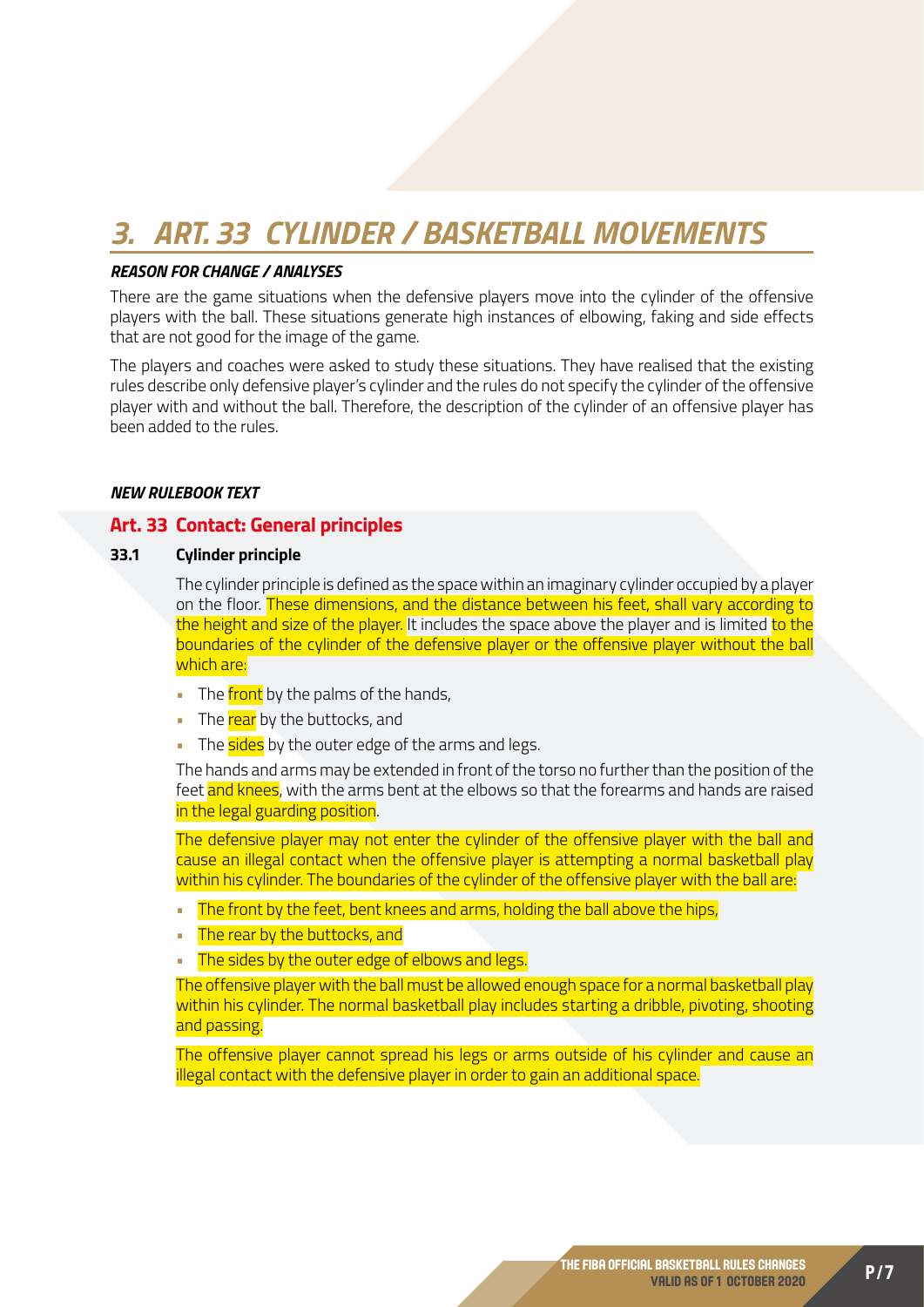

**Diagram 5 Cylinder principle**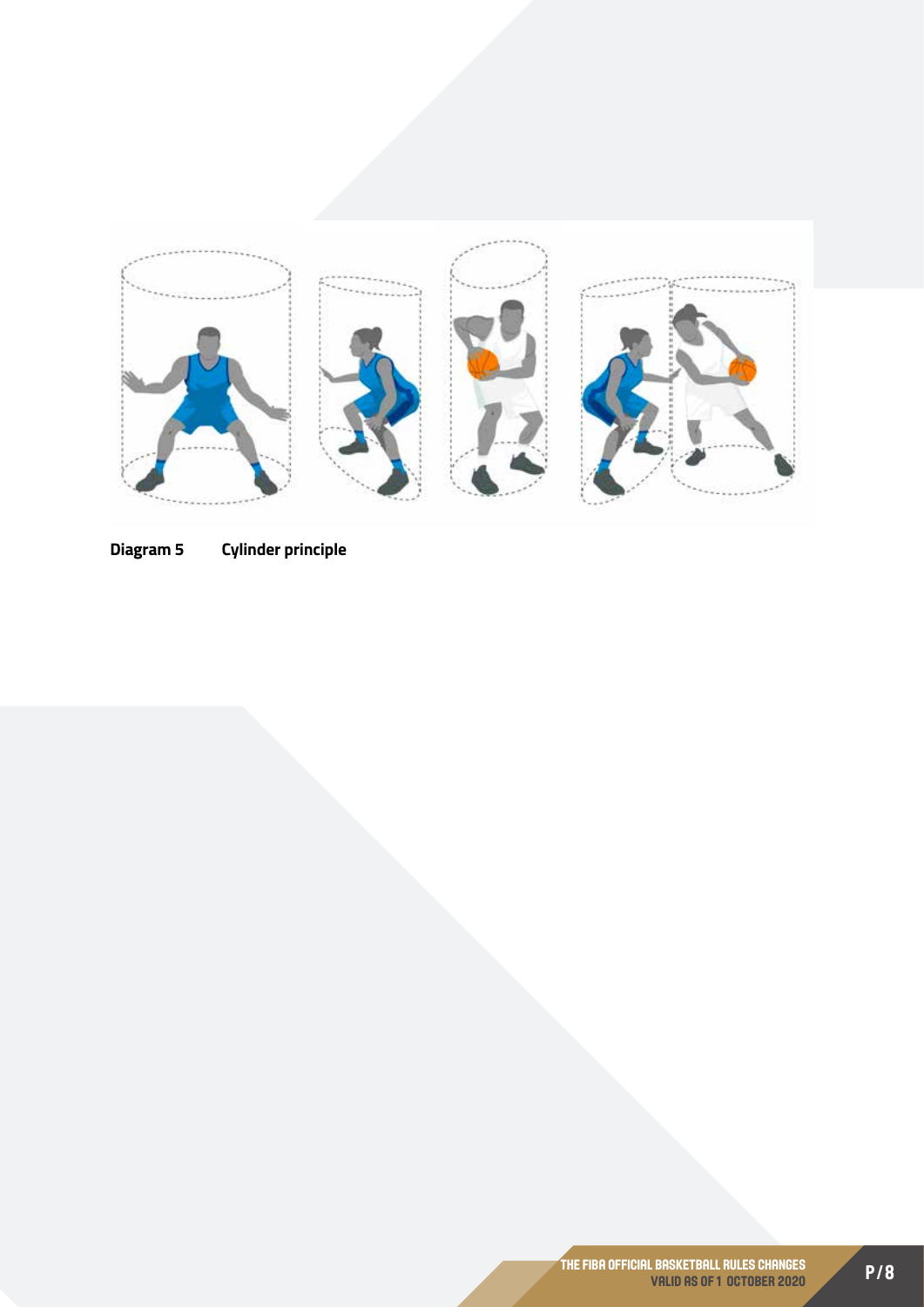## <span id="page-8-0"></span>*4. ART. 35 DOUBLE FOUL*

#### *REASON FOR CHANGE*

The rule did not present any major problem until the last rules modification and the subsequent changes in the Rules Interpretations. The recent rules state that all the fouls of the same penalty are considered as a double foul, however sometimes it is quite difficult for the referees to determine which player has committed the initial illegal contact. Therefore, the referees have practically stopped calling the double foul.

#### *NEW RULEBOOK TEXT*

#### **Art. 35 Double foul**

#### **35.1 Definition**

- 35.1.1 A double foul is a situation in which 2 opponents commit personal or unsportsmanlike/ disqualifying fouls on each other at approximately the same time.
- 35.1.2 To consider 2 fouls as a double foul the following conditions must apply:
	- Both fouls are player fouls.
	- Both fouls involve physical contact.
	- Both fouls are between the same 2 opponents fouling each other.
	- Both fouls are either 2 personal or any combination of unsportsmanlike and disqualifying fouls.

#### **35.2 Penalty**

A personal or unsportsmanlike/disqualifying foul shall be charged on each offender. No free throws shall be awarded and the game shall be resumed as follows:

If at approximately the same time as the double foul:

- A valid field goal, or a last free throw is scored, the ball shall be awarded to the nonscoring team for a throw-in from any place behind that team's endline.
- A team had control of the ball or was entitled to the ball, the ball shall be awarded to this team for a throw-in from the place nearest to the infraction.
- Neither team had control of the ball nor was entitled to the ball, a jump ball situation occurs.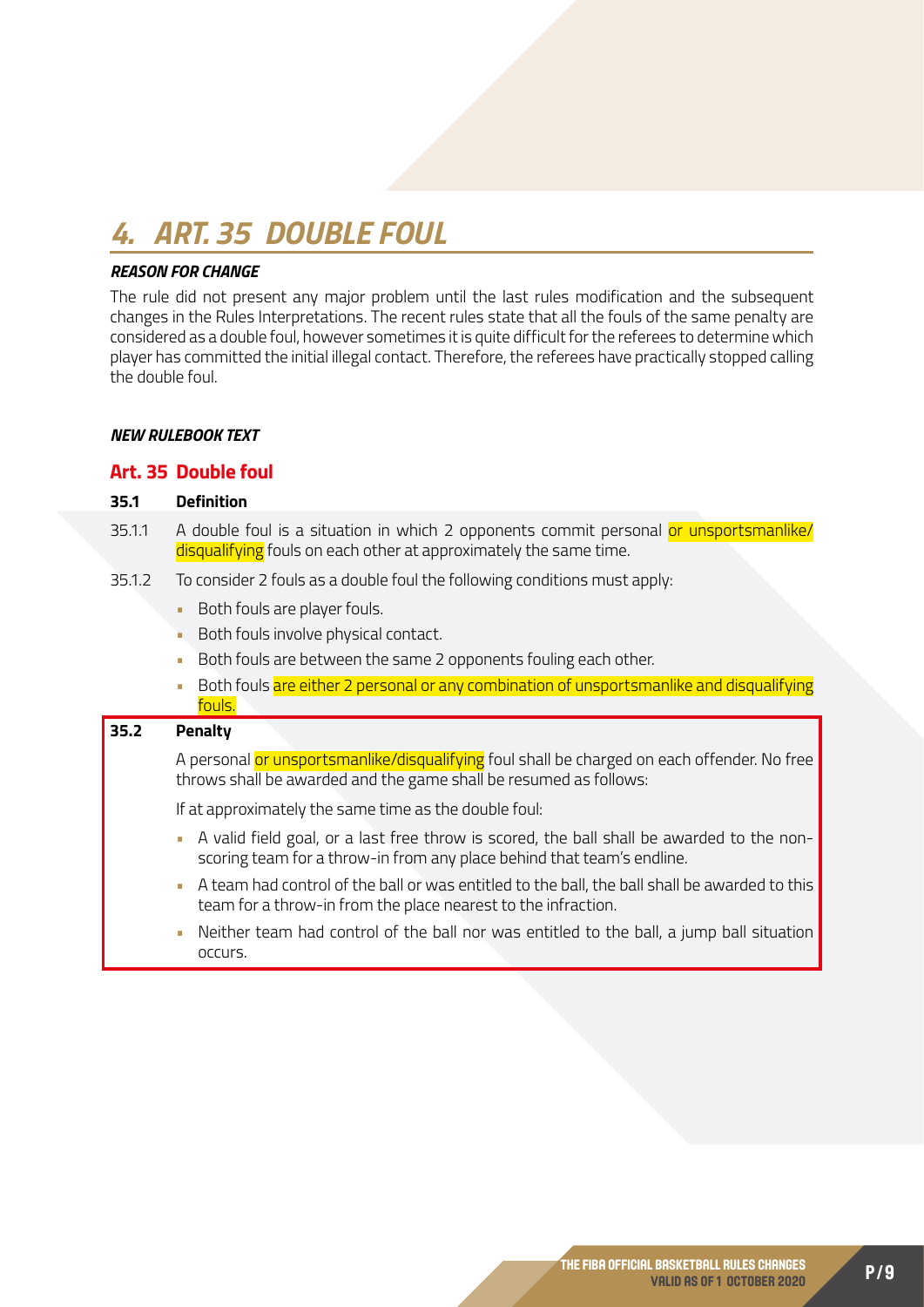## <span id="page-9-0"></span>*5. ART. 37 UNSPORTSMANLIKE FOUL*

#### *REASON FOR CHANGE*

To clarify the game situation when:

- A defensive player (team B) deflects the ball from the offensive player (team A) and is close to catch the ball on his fast break with clear open path to the opponent's (team A) basket and
- A normal basketball illegal contact (foul) is now committed by the opponent player (team A).

According to the recent rule, the foul did not occur during team B fast break as team A has still been in the control of the ball.

#### *NEW RULEBOOK TEXT*

#### **Art. 37 Unsportsmanlike foul**

#### **37.1 Definition**

- 37.1.1 An unsportsmanlike foul is a player contact which, in the judgement of a referee is:
	- Contact with an opponent and not legitimately attempting to directly play the ball within the spirit and intent of the rules.
	- Excessive, hard contact caused by a player in an effort to play the ball or an opponent.
	- An unnecessary contact caused by the defensive player in order to stop the progress of the offensive team in transition. This applies until the offensive player begins his act of shooting.
	- An illegal contact caused by the player from behind or laterally on an opponent, who is progressing towards the opponent's basket and there are no other players between the progressing player, the ball and the basket. This applies until the offensive player begins his act of shooting.
	- Contact by the defensive player on an opponent on the playing court when the game clock shows 2:00 minutes or less in the fourth quarter and in each overtime, when the ball is out-of-bounds for a throw-in and still in the hands of the referee or at the disposal of the player taking the throw-in.
- 37.1.2 The referee must interpret the unsportsmanlike fouls consistently throughout the game and to judge only the action.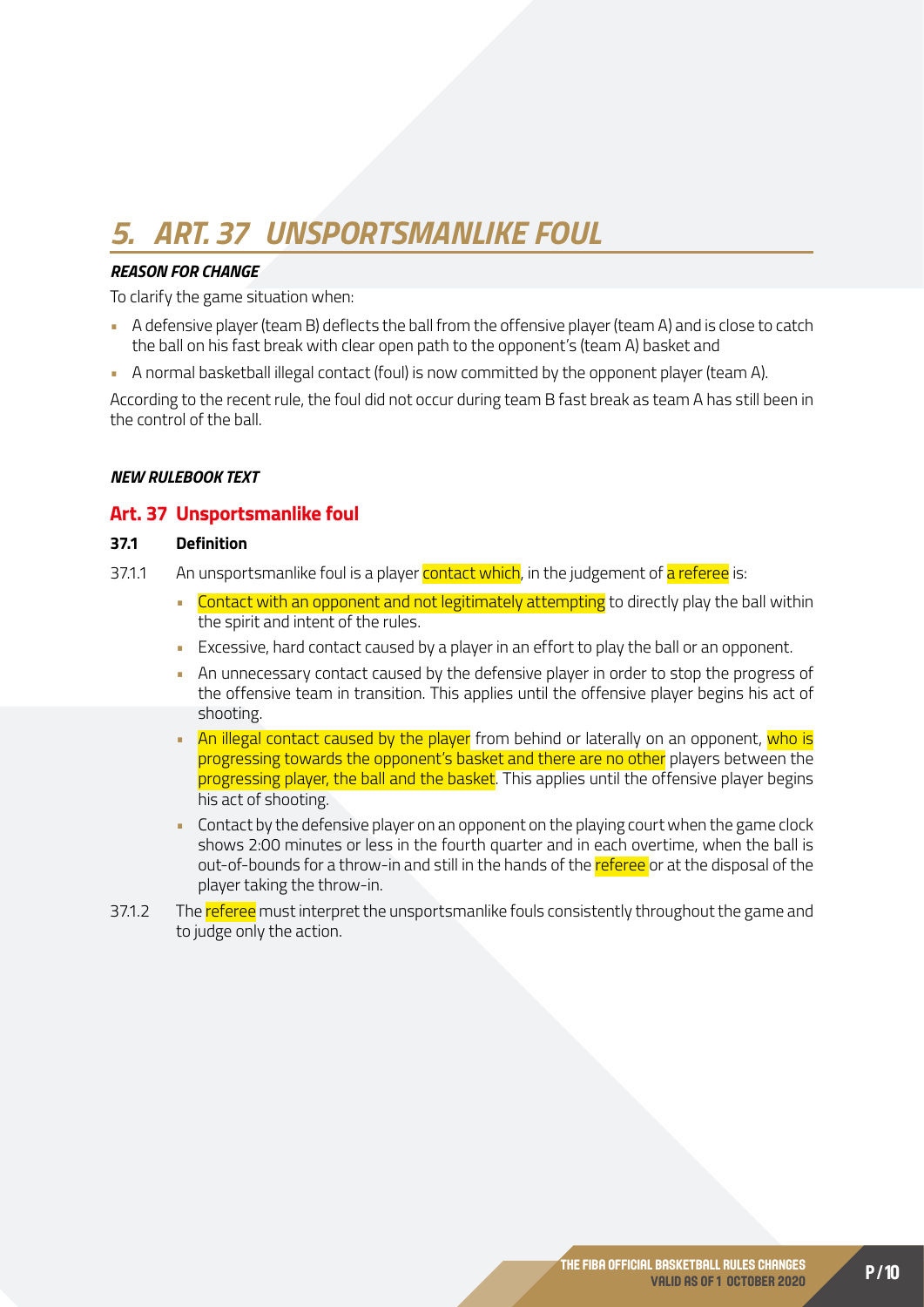#### **37.2 Penalty**

- 37.2.1 An unsportsmanlike foul shall be charged on the offender.
- 37.2.2 Free throw(s) shall be awarded to the player who was fouled, followed by:
	- A throw-in from the throw-in line in the team's frontcourt.
	- $\blacksquare$  A jump ball in the centre circle  $at$  the beginning of the first quarter.

The number of free throws shall be awarded as follows:

- If the foul is committed on a player not in the act of shooting: 2 free throws.
- If the foul is committed on a player in the act of shooting: the goal, if made, shall count and, in addition, 1 free throw.
- If the foul is committed on a player in the act of shooting and the goal is not made, 2 or 3 free throws.
- 37.2.3 A player shall be disqualified for the remainder of the game when he is charged with 2 unsportsmanlike fouls or 2 technical fouls, or with 1 technical foul and 1 unsportsmanlike foul.
- 37.2.4 If a player is disqualified under Art. 37.2.3, that unsportsmanlike foul shall be the only foul to be penalised and no additional penalty for the disqualification shall be administered.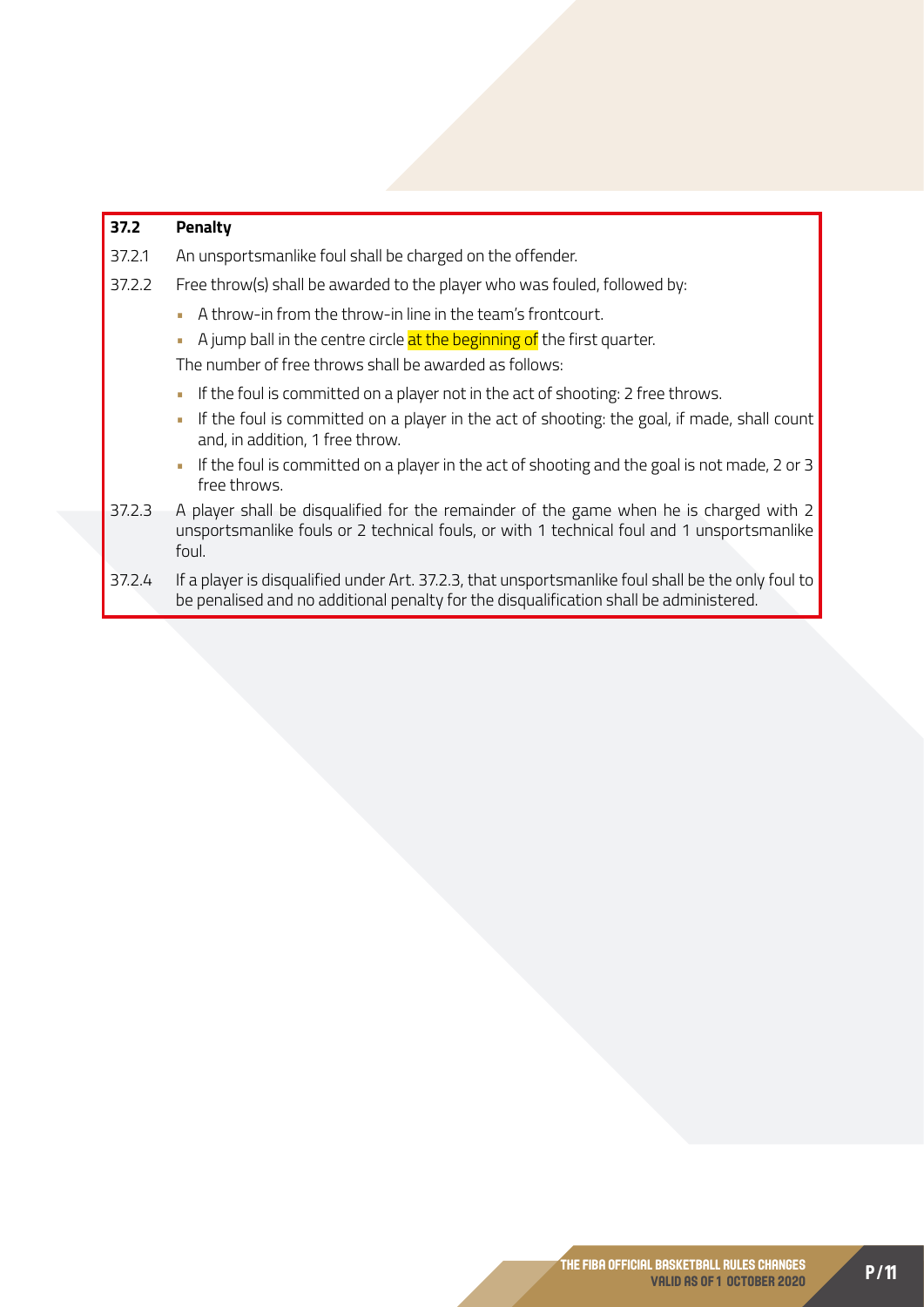## <span id="page-11-0"></span>*6. ART. 48 SCORER AND ASSISTANT SCORER: DUTIES / ART. 49 TIMER: DUTIES*

#### *REASON FOR CHANGE*

The table officials have quite often stated that the scorer has much more duties than the other table officials. Therefore, few of his duties are now moved to the timer.

#### *NEW RULEBOOK TEXT*

#### **Art. 48 Scorer and assistant scorer: Duties**

Art. 48.2 Has been deleted.

#### **Art. 49 Timer: Duties**

49.1 The timer shall be provided with a game clock and a stopwatch and shall:

- Measure playing time, time-outs and intervals of play.
- Ensure that the game clock signal sounds very loudly and automatically at the end of a quarter or overtime.
- Use any means possible to notify the referees immediately if his signal fails to sound or is not heard.
- Indicate the number of fouls committed by each player by raising, in a manner visible to both head coaches, the marker with the number of fouls committed by that player.
- Position the team foul marker on the scorer's table, at the end nearest to the bench of the team in the team foul penalty situation, when the ball becomes live after the fourth team foul in a quarter.
- **Effect substitutions.**
- Sound his signal only when the ball becomes dead and before the ball becomes live again. The sound of his signal does not stop the game clock or the game nor cause the ball to become dead.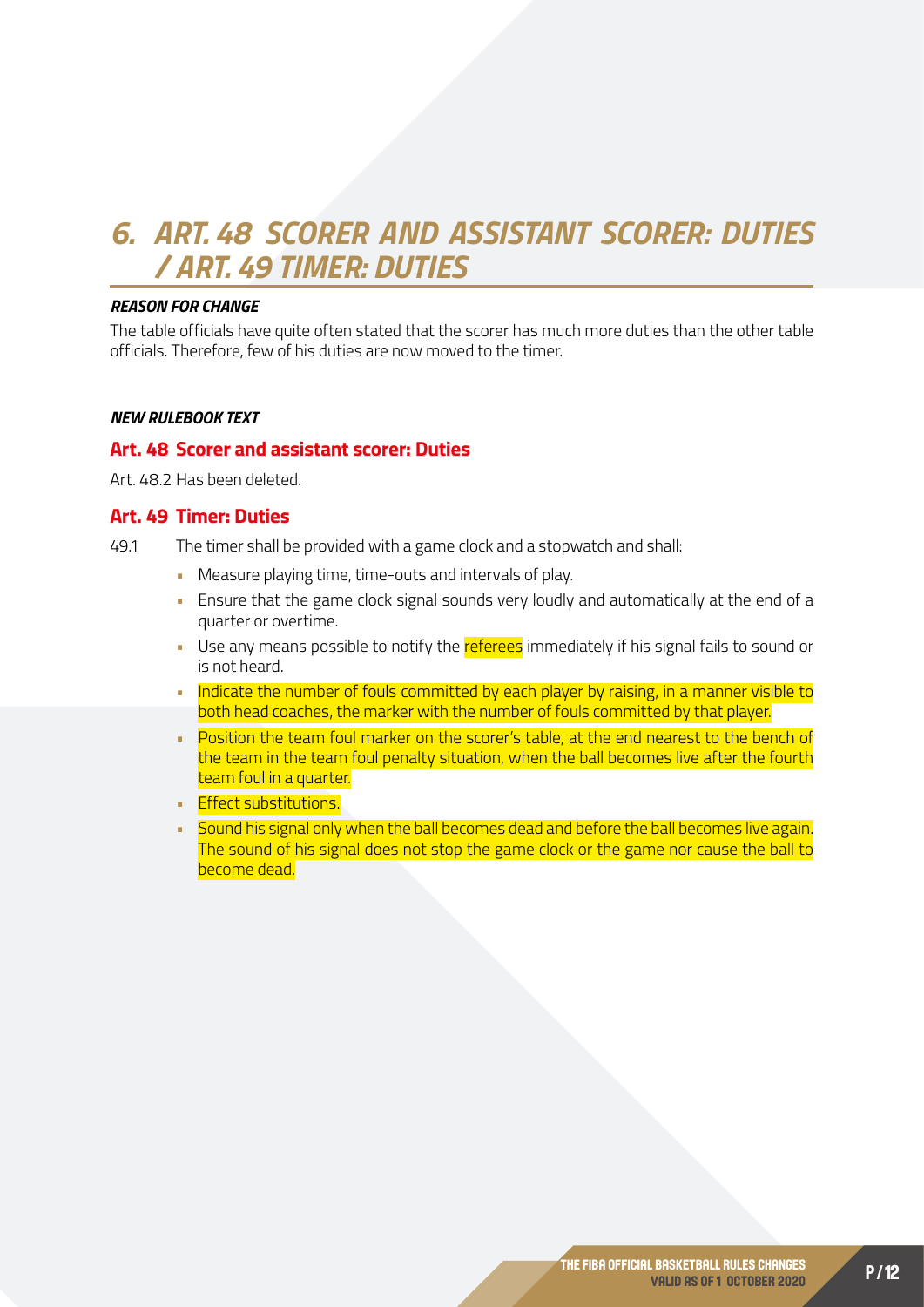## <span id="page-12-0"></span>*7. APPENDIX B – THE SCORESHEET*

#### *REASON FOR CHANGE*

To clarify how to enter in the scoresheet the outcome of the game situation when a technical / disqualifying foul for leaving the team bench area and not assisting or attempting to assist the referees to maintain or to restore order (with or without an active involvement in the fight) is called against head coach, first assistant coach, substitute, excluded player or accompanying delegation member.

The recent rules state that when a head coach, leaving the team bench area during the fight and starts to fight too, he is charged with two disqualifying fouls, entered as two D2 (one for leaving the team bench area by himself and one for his own active involvement in the fight). With the new rules, he shall be charged with one disqualifying foul.

#### *NEW RULEBOOK TEXT*

B.8.3.14 **Examples of disqualifying fouls for his active involvement in the fight on a head coach, first assistant coach, substitute, excluded player or accompanying delegation member:**

Irrespective of the number of persons disqualified for leaving the team bench area, a single technical foul 'B2' or 'D2' shall be charged on the head coach.

If the coach is actively involved in the fight, he shall be charged with one 'D2' foul only.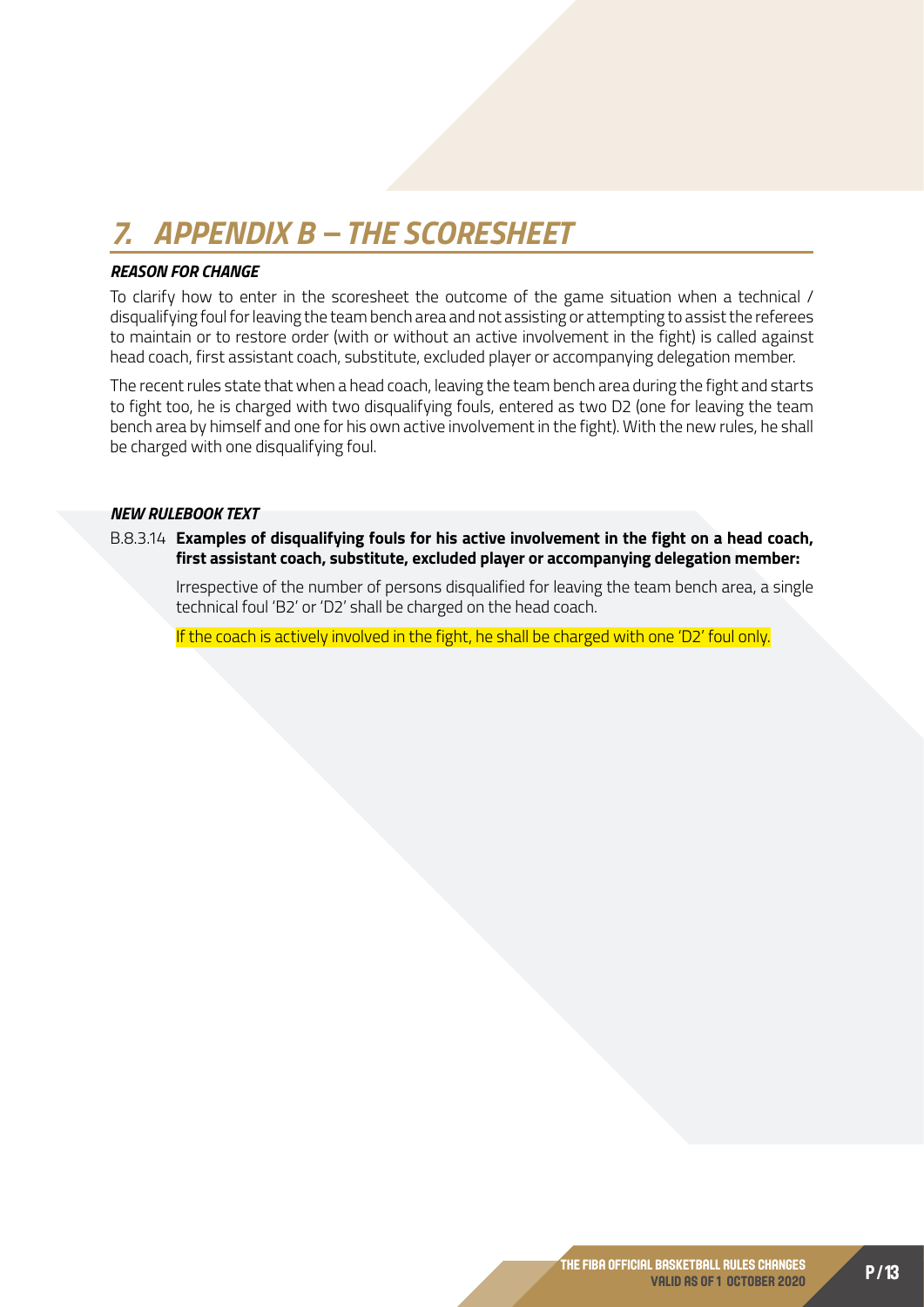## <span id="page-13-0"></span>*8. APPENDIX F – THE INSTANT REPLAY SYSTEM (IRS)*

#### *REASON FOR CHANGE / ANALYSES*

The existing Art. 46.12. Crew Chief: Duties and powers - Use of the IRS, became more and more complex. Therefore, due the growing importance and use of the IRS, it shall stay alone, as the new Rules Appendix F.

In addition, more consistent application of the IRS is required and the procedures how to use the IRS shall be standardised.

At present the crew chief can review the IRS to make the final decision. In the new rules at least 2 referees should participate at the review. In addition, once the IRS review has been finished, the referee who made a call (and not obligatory the crew chief) shall present the final decision. It is to avoid that if the crew chief shall present the final decision different to the referees' initial decision, it may give an image that the crew chief is overruling the referee.

#### *NEW RULEBOOK TEXT*

#### **Art. 46 Crew chief: Duties and powers**

46.12 For games where the Instant Replay System is used please refer to Appendix F.

#### **F – INSTANT REPLAY SYSTEM**

#### **F.1 Definition**

The Instant Replay System (IRS) review is the working method used by the referees to verify their decisions by watching the game situations on the screen of the approved video technology.

#### **F.2 Procedure**

- F.2.1 The referees are authorised to use the IRS until they sign the scoresheet after the game, within the limits provided in this Appendix.
- F.2.2 For the use of the IRS the following procedure shall apply:
	- The crew chief shall approve the IRS equipment before the game, if available.
	- The crew chief makes the decision whether the IRS review shall be used or not.
	- If a decision of the referees is subject to the IRS review, the initial decision must be shown by the referees on the playing court.
	- After gathering all information from other referees, table officials, commissioner, the review shall start as fast as possible.
	- The crew chief and minimum 1 umpire (who made the call) shall take part at the review. If the crew chief made the call, he shall choose one of the umpire to accompany him for the review.
	- During the IRS review the crew chief shall ensure that no unauthorised persons have access to the IRS monitor.
	- The review shall take place before time-outs or substitutions are administered and before the game is resumed.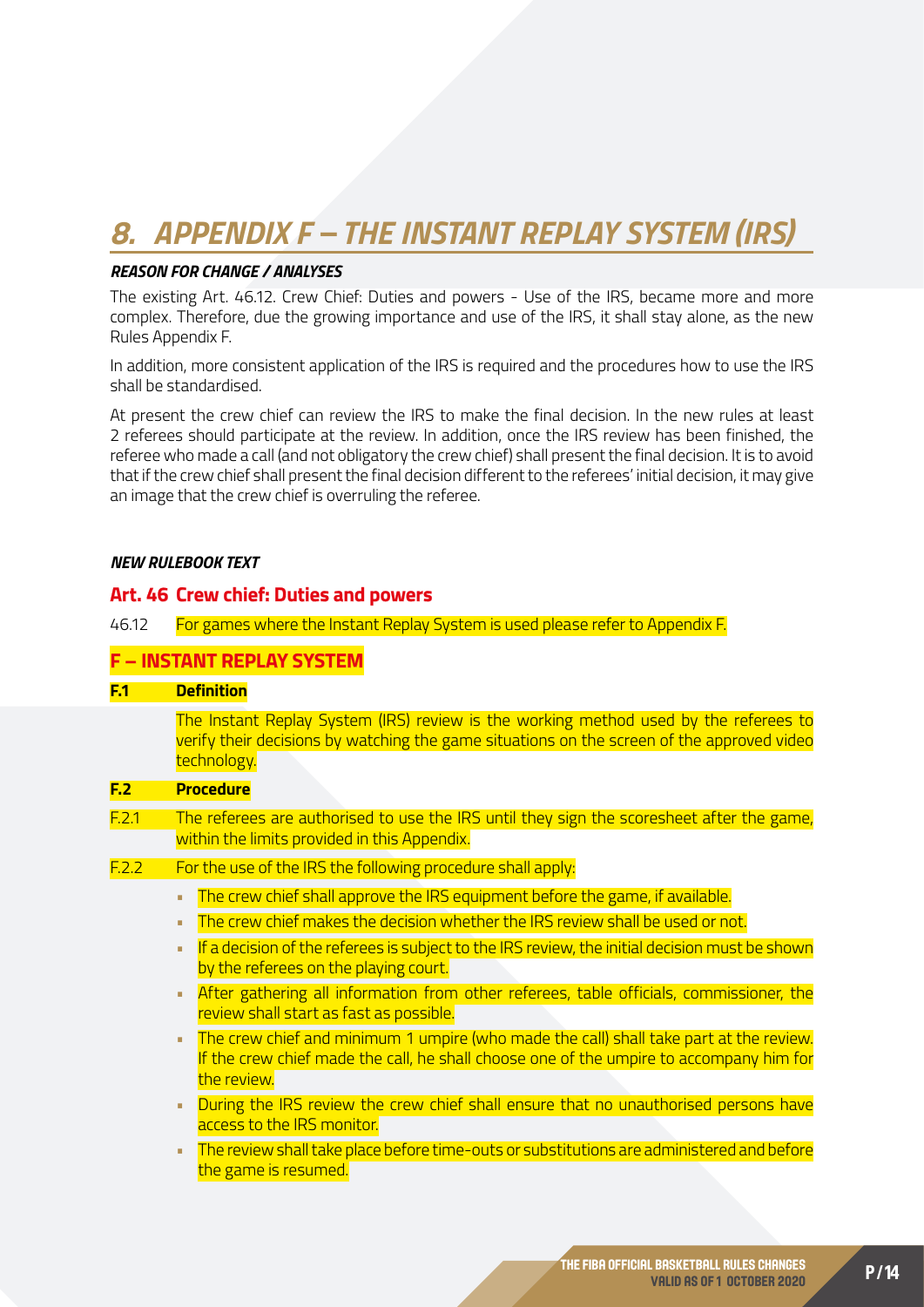- After the review the referee who made the call shall report the final decision and the game shall be resumed accordingly.
- The initial decision of the referee(s) can be corrected only if the IRS review provides the referees with clear and conclusive visual evidence for the correction.
- After the crew chief has signed the scoresheet, an IRS review can no longer be performed.

#### **F.3 Rule**

#### The following game situations may be reviewed:

- **F.3.1** At the end of the quarter or overtime,
	- whether a shot for a successful field goal was released before the game clock signal sounded for the end of the quarter or overtime.
	- $\blacksquare$  whether and how much time shall be displayed on the game clock, if:
		- An out-of-bounds violation of the shooter occurred.
		- A shot clock violation occurred.
		- An 8 second violation occurred.
		- $-$  A foul was committed before the end of the quarter or overtime.
- F.3.2 When the game clock shows 2:00 minutes or less in the fourth quarter and in each overtime,
	- whether a shot for a successful field goal was released before the shot clock signal sounded.
	- whether a foul away from a shooting situation was committed. In this case
		- whether the game or shot clock has expired,
		- whether the act of shooting has started,
		- whether the ball was still in the hand(s) of the shooter.
	- $\blacksquare$  whether a goaltending or basket interference violation was called correctly.
		- to identify the player who has caused the ball to go out-of-bounds.
- F.3.3 During any time of the game,
	- whether the successful field goal shall count for 2 or 3 points.
	- whether 2 or 3 free throws shall be awarded, after a foul was called on a shooter for an unsuccessful field goal.
	- $\blacksquare$  whether a personal, unsportsmanlike or disqualifying foul met the criteria for such a foul or shall be upgraded or downgraded or shall be considered as a technical foul.
	- after a malfunction of the game clock or the shot clock occurs, on how much time the clock(s) shall be corrected.
	- $\overline{\phantom{a}}$  to identify the correct free-throw shooter.
	- to identify the involvement of team members, head coaches, first assistant coaches and accompanying delegation members during any act of violence.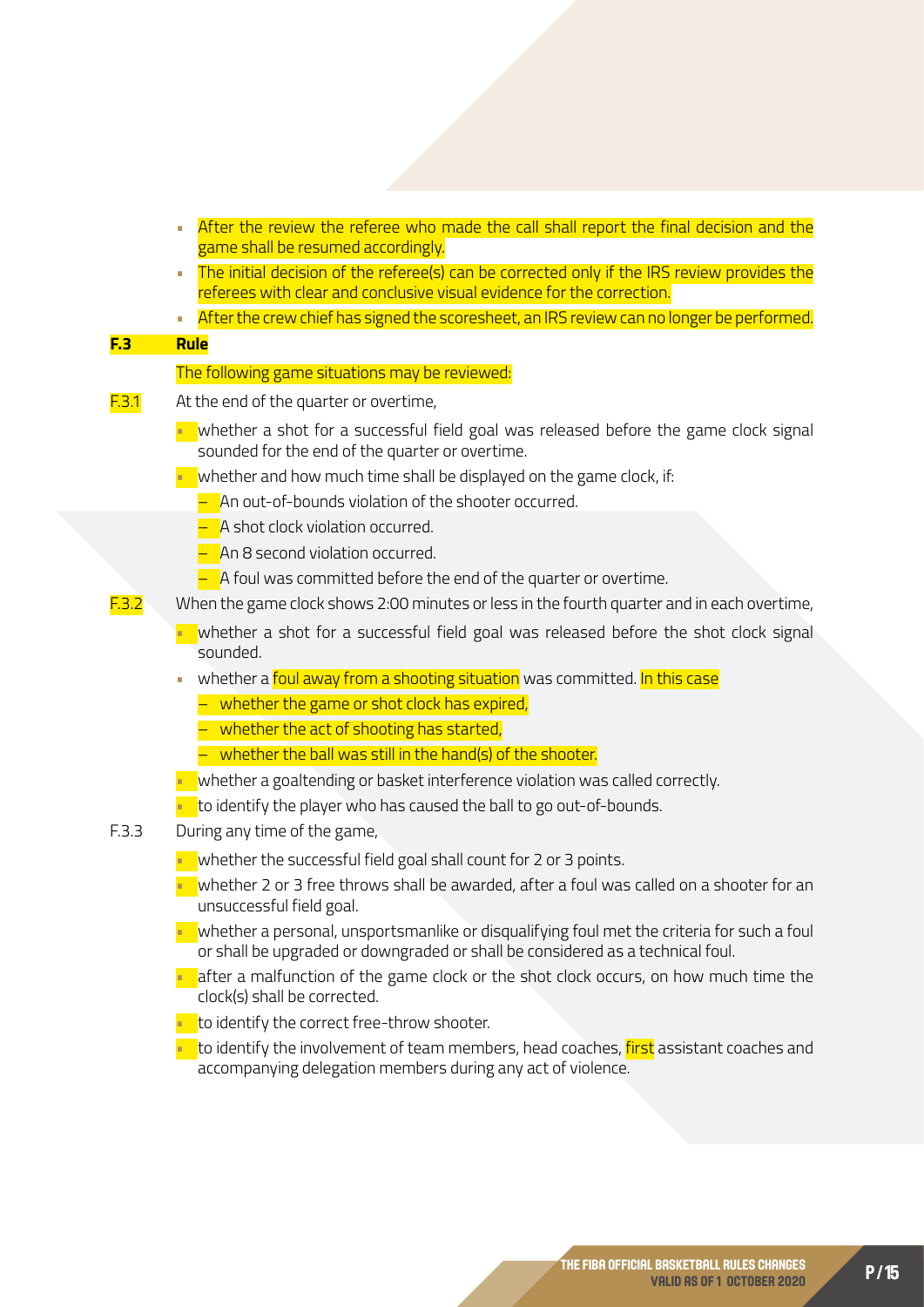## <span id="page-15-0"></span>2020 OFFICIAL BASKETBALL RULES BASKETBALL EQUIPMENT

## *2020 OFFICIAL BASKETBALL RULES – BASKETBALL EQUIPMENT*

| <b>Category</b>                | <b>Art</b>     | <b>Amendment</b>                                                                                                                                                                                                                                               |
|--------------------------------|----------------|----------------------------------------------------------------------------------------------------------------------------------------------------------------------------------------------------------------------------------------------------------------|
| General                        | N/A            | Restructure of the FIBA competition levels for equipment.<br>Level 1: National Team and Club Competitions plus other elite level<br>national and international club and national team competitions.<br>Level 2: Any other competition not included in Level 1. |
| General                        | N/A            | Reference to the "Handbook of Test Methods and Requirements".                                                                                                                                                                                                  |
| General                        | N/A            | After purchase, FIBA Approved Equipment is valid for up to 8 years<br>regardless of its current FIBA Approval status. After this 8-year<br>period, any equipment which is no longer approved by FIBA must<br>be replaced.                                      |
| Backboard                      | 1.1            | Level 1 backboard material: Non-reflective laminated safety glass<br>or tempered glass, with a thickness of between 11.8 mm and 13.5<br>mm.                                                                                                                    |
| Backboard                      | 1.1            | Level 2 backboard material options added: Laminated/tempered<br>glass; acrylic or polycarbonate; wood, fiberglass, steel or<br>aluminium.                                                                                                                      |
| Backboard                      | 1.1            | Backboard rigidity test removed.                                                                                                                                                                                                                               |
| <b>Basket ring</b>             | 1.2            | NCS and RAL colour references updated.                                                                                                                                                                                                                         |
| Backboard support<br>structure | 1.4            | Level 2-dimensional requirement added for safety purposes:<br>At least 1,000 mm, measured from the outer edge of the end line<br>to the front of the backstop padding.                                                                                         |
| Backboard support<br>structure | 1.4            | Backboard vibration test added.                                                                                                                                                                                                                                |
| Backstop padding               | 1.5            | Padding shall have a peak deceleration value of 500 m/s2 or less.                                                                                                                                                                                              |
| Backstop padding               | 1.5            | Dimensions updated to correspond with the current market.                                                                                                                                                                                                      |
| <b>Basketballs</b>             | $\overline{2}$ | Ball rebound test procedure updated.                                                                                                                                                                                                                           |
| <b>Basketballs</b>             | $\overline{2}$ | Ball shall be marked with the recommended inflation pressure or<br>pressure range.                                                                                                                                                                             |
| <b>Basketballs</b>             | $\overline{2}$ | Circumference and weight requirements updated to reduce the<br>allowed range.                                                                                                                                                                                  |
| <b>Basketballs</b>             | $\overline{2}$ | Size 5 Lightweight (360 - 390 g) ball allowed for Mini's<br>competitions.                                                                                                                                                                                      |
| <b>Basketballs</b>             | $\overline{2}$ | Valve leak test replaced by the loss of pressure test and the<br>inflation stress test (Level 1 only).                                                                                                                                                         |
| <b>Basketballs</b>             | $\overline{2}$ | Practice/grip test removed.                                                                                                                                                                                                                                    |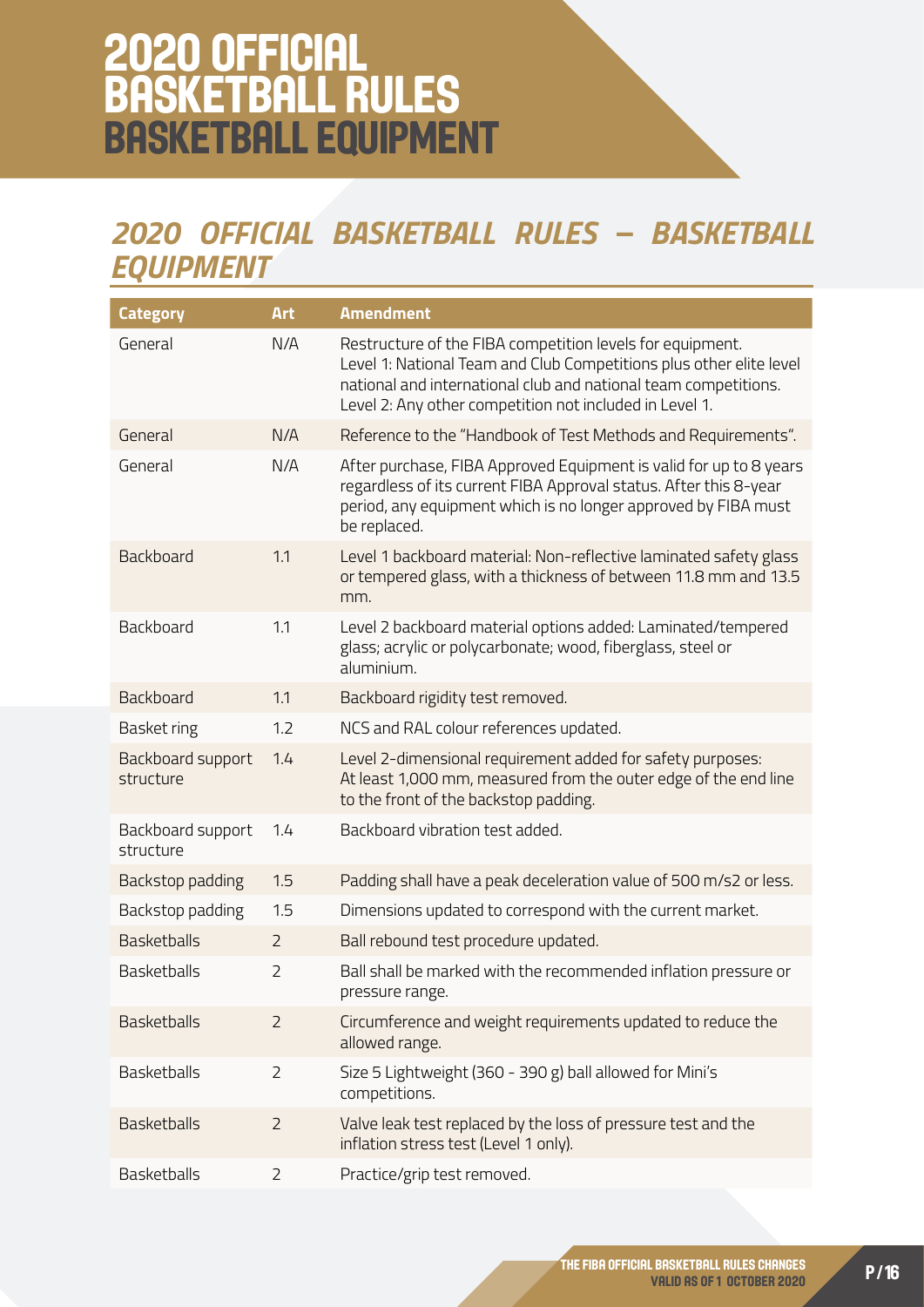| <b>Category</b>                      | <b>Art</b> | <b>Amendment</b>                                                                                                                                                                        |
|--------------------------------------|------------|-----------------------------------------------------------------------------------------------------------------------------------------------------------------------------------------|
| Scoreboard                           | 3          | A red square shall be used to indicate team foul situation.                                                                                                                             |
| Scoreboard                           | 3          | An 'O' shall be used to indicate overtime.                                                                                                                                              |
| Scoreboard                           | 3          | It shall be possible to add and remove player fouls independently<br>of team fouls.                                                                                                     |
| Scoreboard                           | 3          | Impact test according to DIN 18032-3 removed.                                                                                                                                           |
| Shot clock                           | 5          | Shot clock durability test added.                                                                                                                                                       |
| Team foul markers                    | 8          | To be red after the ball becomes live again after the 4th team foul<br>was committed.                                                                                                   |
| Flooring                             | 10         | Wear resistance, specular gloss and rolling load tests added.                                                                                                                           |
| Flooring                             | 10         | Area deflection test removed.                                                                                                                                                           |
| Flooring                             | 10         | Mobile wooden flooring requirement increased to 50 % force<br>reduction.                                                                                                                |
| Flooring                             | 10         | Synthetic Flooring requirements for vertical deformation and force<br>reduction separated into relevant categories: Point Elastic; Mixed<br>Elastic; Area Elastic and Combined Elastic. |
| Flooring                             | 10         | Stickers and paints must adhere to the same slip performance<br>and specular gloss criteria as ordinary floor areas.                                                                    |
| Lighting                             | 12         | Descriptions and requirements for flicker factor, colour rendering<br>and colour temperature added.                                                                                     |
| Whistle controlled<br>timing systems | 13         | The system shall have:<br>A response time of 0.1 seconds or less.<br>Cover all locations on the basketball court.<br>Not stop the game clock with any external whistle noise.           |
| Whistle                              | 14         | Requirements added for volume, frequency, and chemical safety.                                                                                                                          |
| Advertising boards                   | 15         | Padding indentation requirements and diagram added.                                                                                                                                     |
| Advertising boards                   | 15         | Illuminance and refresh rate recommendations added for<br>production purposes.                                                                                                          |
| Spectator area                       | 17         | Load and durability test recommendations added.                                                                                                                                         |